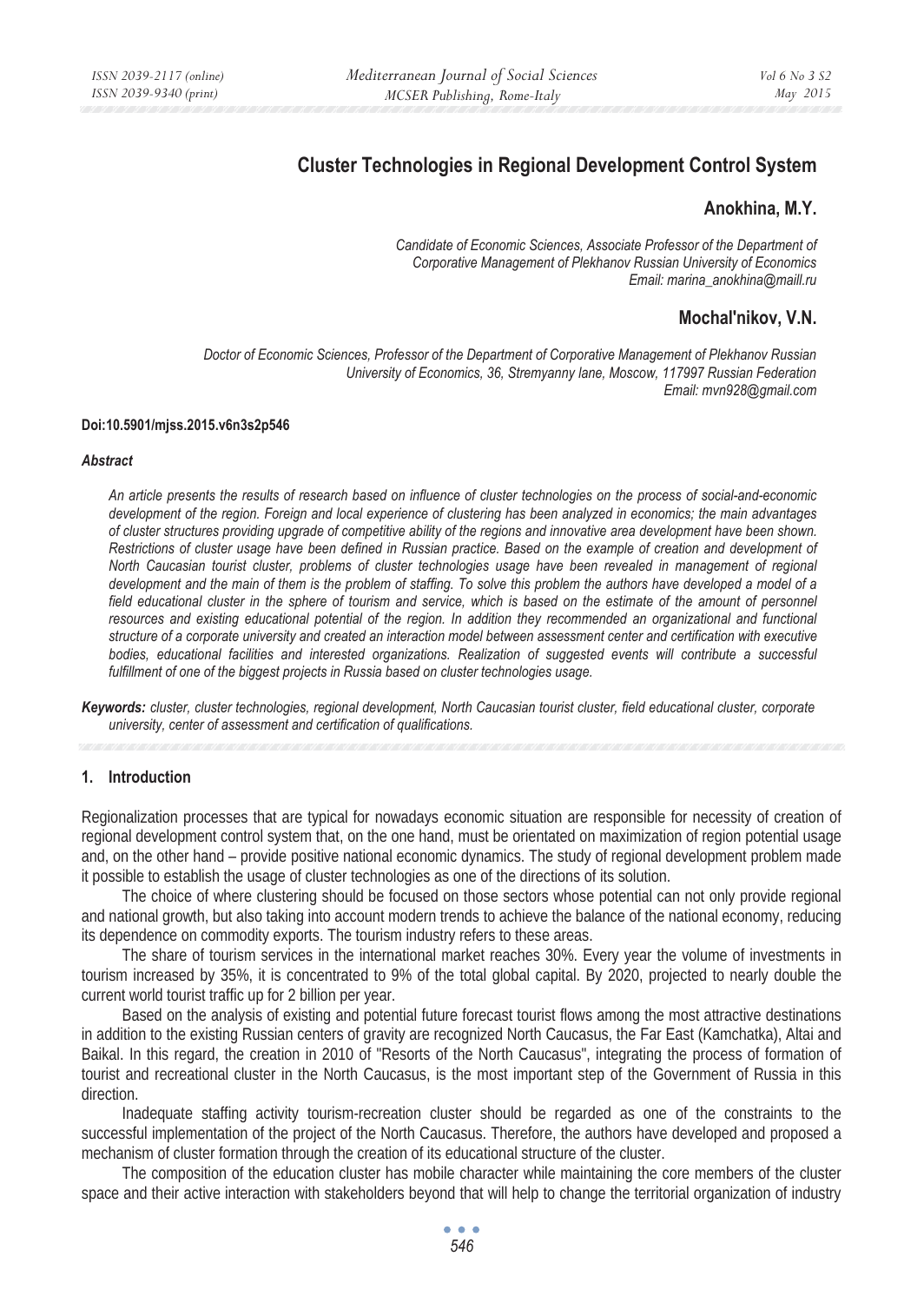resources of vocational education in the region in the direction of the staffing problem, as the main limitations of the cluster and regional dynamics.

Results and conclusions the study brought to the level of specific science-based regulations. Proposed areas of management development cluster formations in the tourism and recreation sector in the region can be used in the formation and management of cluster structures in other areas. The results can be the basis of the development of integrated regional development programs. Offer may be useful for the Ministry of Economic Development of Russia, JSC "Special Economic Zones" and JSC "Resorts of the North Caucasus".

#### **2. Theoretical Aspects of Clustering in the Economy**

A well-known specialist of clustering issues in economics and competition issues, professor of Harvard business school, M. Porter (2002) has defined that cluster formation in the field obtains a strategic importance for the country. He defines cluster as "geographically based groups of interrelated companies, specialized suppliers, service providers, companies in the relevant fields, and also organizations that are related to their activities (for instance, universities, agencies for standardization, commercial associations) in specific spheres that are competing and at the same time lead collaborative work".

In the process of his investigation M. Porter (2002) has analyzed competitive abilities of more than 100 fields in 10 countries. It was found that the most competitive transnational companies are not usually spread across different countries randomly, but have a tendency to concentrate on one region of the country. The most important observation of M. Porter (2002) is: the more clusters in separate country are developed, the higher is the social standard of living and the competitive ability of the company.

At the level of several states there were engineered programs, strategic base of which were clusters. A striking example of organically appeared cluster is "Silicon valley" that consists of computer technics and software companies, Stanford and California universities.

The study of effects on processes of cluster structures regional development are typical for works of S. Rosenfeld (1997), who defined the principal distinctions of cluster from network organizations and pointed out interdependence of subject-counterparties as a criterial factor of joining of companies into cluster.

Enright M (2000), defining cluster as a combination of firms-participants that are close to each other in terms of location considers them as an instrument of regional development and completes classification with groups "politically controlled clusters" that don't have critical mass, but that are chosen by the government for support and "preferred clusters" that don't have neither critical mass nor other source of privileges that might contribute to organic development.

A range of authors consider clusters as instruments for raising of region competitive ability by means of raising of competitive ability of participants of integrated structure. Bergman E.M. and Feser E.J (1999) define cluster as a group of commercial enterprises and noncommercial organizations which find membership in a group an important element of increasing of individual competitive ability.

Ɍ. Anderssonand others (2004)deal with the clustering issue defining it as a "process of collective location of firms and characters inside concentrated geographical region". Authors relate cluster with cooperation around specific functional niche and establishment of close interrelations and working alliances for reinforcement of collective competitive abilities of joint firms. These authors specify such cluster characteristics: specialization, innovativeness, diversification of participants and life cycle.

A. Markusen (1996), while studying the problem of clustering in a part of participants, their behavior, interrelations and conditions in specific area, points out the following types of clusters:

- «Marshall» clusters that consist of small firms of the same field and use economies of scope;
- «radical» clusters that have one or few dominant big, vertically integrated firms that are surrounded by suppliers;
- «satellite» clusterthatcombinesindependentcompaniesthatareorientatedondelivery to external, towards cluster, enterprise;
- cluster, «bound by the state», in the structure of which dominate one or few governmental institutes.

Specialists of Finland economics research institute (ETLA) have identified a cluster frame on the territory of their country, which consists of fields with a stable export and a flow-in of foreign investments – forest, informational and telecommunicational, metallurgic, energetical, business services, healthcare, machine building, food and constructional.

While systematizing experience of foreign countries upon usage of cluster approach it is necessary to point out that clustering, as a system in a foreign practice, is characterized by its diversity and lack of universalism that is caused by field and national factors. There can be emphasized 12 general criteria of cluster: opportunities according to research and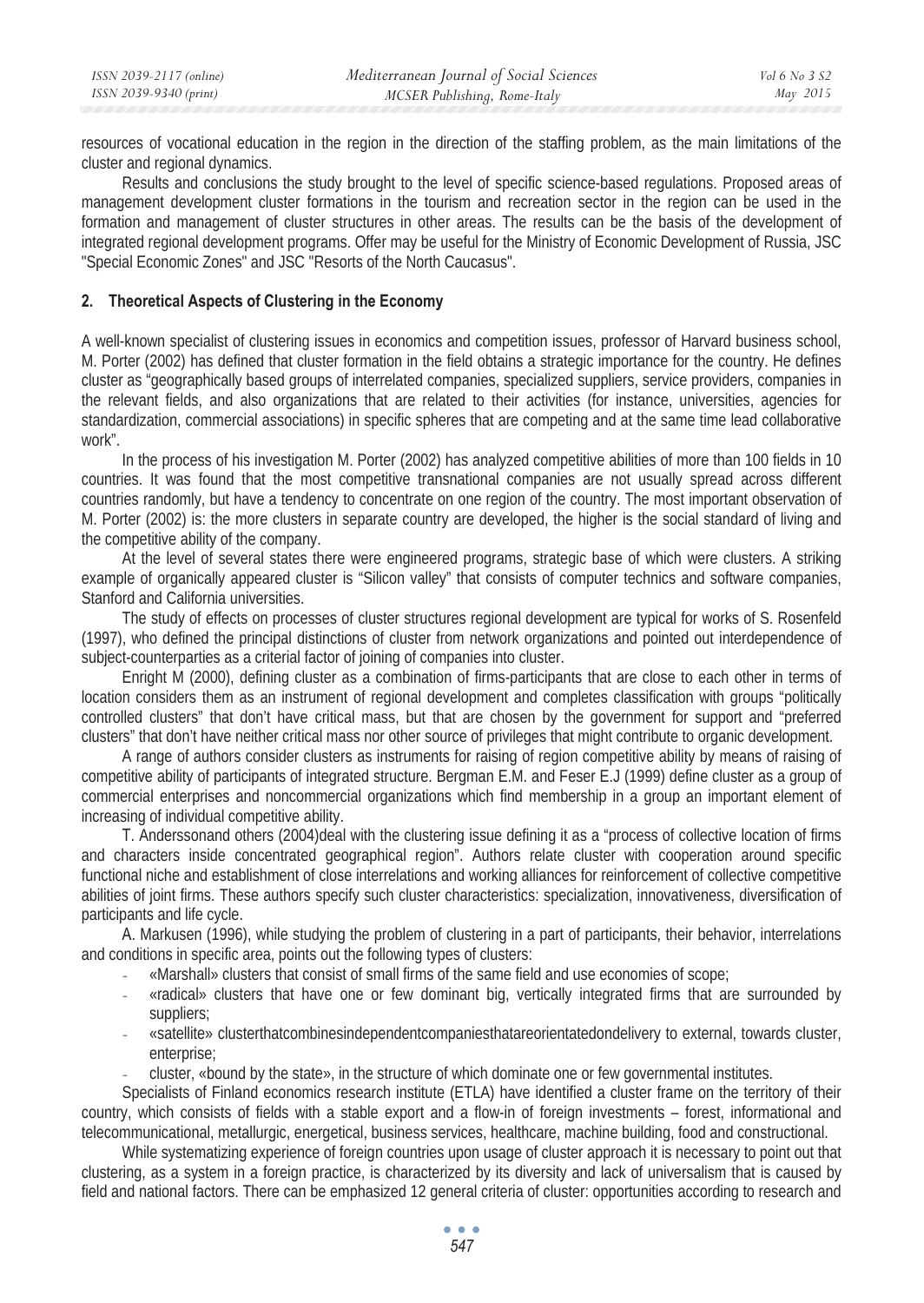development, skills of work force, development of labor potential, access to specialized services, suppliers' proximity, capital availability, relationships with equipment suppliers, associated structures, network formation intensity, entrepreneurial vigor, innovations and training, collective vision and management. Specialized work force is highlighted as a critically vital factor. That is why specialized workforce training is obligatory and the most important element of regional cluster programs.

Unfortunately, the usage of cluster technologies as a tool for control of regional development is limited in local practice, which is cause the necessity of development of methodological and practical approaches to creation and functioning of clusters on specific territory, that will contribute to positive economic dynamics and increase of competitive ability of regional systems.

Features clustering in tourism and recreational services to ensure development of the regions at the moment are poorly understood. Modern Strategy and Tactics formation of the economic potential of the region requires a rethinking of the nature of the process of clustering and ordering directions of its development from a regional perspective.

## **3. Tendencies of Cluster Technologies Development in Russia**

Cluster structures that are formed in region make it possible to reinforce processes if economic dynamics, contribute to increase of regional competitive ability and provide innovative development of territories.

Clusters activate entrepreneurship in region, i.e. a high level of specialization as a characteristic feature of cluster structure stimulate formation of new firms that are orientated on specific market niche and reduces entry barriers for new participants in cluster formation due to predominance of horizontal integrated relations.

The general economic stability of enterprise that are included in cluster, is reached by means of access to resources, transfer of knowledge and technologies, partner relationships, formation of special property rights configurations for different objects that ensure more efficient their usage. By the same token, improving stability of economic entities of the region creates basis for regional economic dynamics. Tax revenue to the regional budget is increasing, material and technical resources of the region are improving, and their investment attractiveness is increasing. It is important to mention the opportunity of formation of complex knowledge by means of combining a potential of fundamental science, RTD, manufacture and sale in a cluster.

In modern conditions, dividing regional economics on fields within the bounds of traditional approach to management loses its efficacy, i.e. interrelations of firms and organizations which have multisectoral nature come to the fore. Therefore, it is necessary to control relations, which makes it possible to provide cluster approach. In such a case, there is an increase of interrelation efficacy not only of technologically bounded organizations, but partner interrelations between business, trade associative structures, research and educational facilities are provided.

In conditions of limited abilities of regional bodies to exercise vital functions on strategic development of the territories, on location of production powers, multisectoral interrelation, and balance of regional economic structure; cluster technologies can become a basis of regional economic policy that is efficiently integrated into national economic system. In this way, a new technically production and socio-cultural structure will be formed.

Nowadays, an approach to regional development that is based on clusters finds more and more understanding from Russia. Six regions have already have clusters that are included in the list The European Cluster Collaboration Platform (ECCP) (table 1).

| Region                | Name of cluster                                                  | Sphere of activities                           |  |  |
|-----------------------|------------------------------------------------------------------|------------------------------------------------|--|--|
| The Penza region      | Penza confectionary cluster                                      | Agrofood sphere                                |  |  |
|                       | Biomedical cluster of the Penza region                           | Biotechnologies                                |  |  |
|                       | Penza innovative cluster of universal components and measurement | Electronics, electronic equipment              |  |  |
|                       | systems                                                          |                                                |  |  |
|                       | Penza vitreous cluster                                           | Optics and photonics                           |  |  |
|                       | Penza tourist cluster                                            | Tourism                                        |  |  |
|                       | Furniture cluster of Penza region                                | Woodworking industry, furniture industry       |  |  |
| Republic of Tatarstan | Sinarskyi tube plant                                             | Plastic                                        |  |  |
| Samara region         | Volgian car cluster                                              | Car Manufacturing                              |  |  |
| Sverdlovsk region     | Ural pharmaceutical cluster                                      | Chemistry                                      |  |  |
|                       | Yekaterinburg medical cluster                                    | Healthcare, medical technique                  |  |  |
|                       | Ural IT Cluster                                                  | Informational and communicational technologies |  |  |
|                       | Ural locomotives                                                 | Transport infrastructure                       |  |  |

**Table 1 –** Russian clusters from The European Cluster Collaboration Platform (ECCP)<sup>1</sup>

*<sup>1</sup>The European Cluster Collaboration Platform (ECCP) . URL:http://www.clustercollaboration.eu/cluster-organisation.*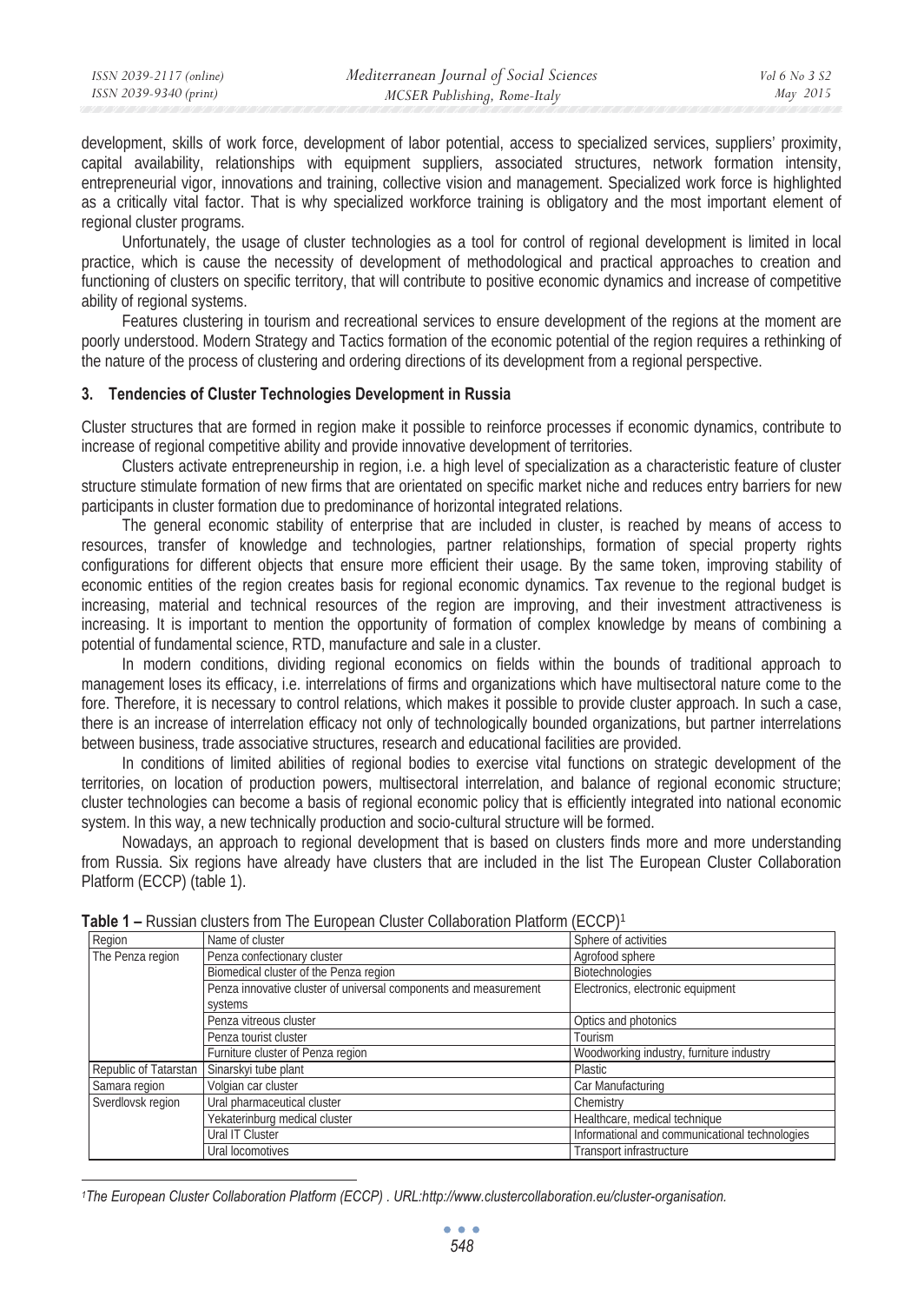| Tomsk region  | Cluster «Fluoride technologies»                                       | Chemistry                                            |  |  |
|---------------|-----------------------------------------------------------------------|------------------------------------------------------|--|--|
|               | Cluster «Solid microwave electronics»                                 | Electronics, electronic equipment                    |  |  |
|               | Cluster «West-Siberian atomic-industrial alliance»                    | Energetics                                           |  |  |
|               | Cluster «Informational technologies»                                  | Informational-communicative technologies             |  |  |
|               | Wood cluster                                                          | Woodworking industry, paper-pulp industry, furniture |  |  |
|               |                                                                       | production                                           |  |  |
|               | Innovative territorial cluster «Pharmaceutics and medical techniques» | Healthcare, medical technique                        |  |  |
| Kaluga region | NPO "Kaluga pharmcluster"                                             | Biopharmaceutics                                     |  |  |

Institutional cluster development platform in regions with spontaneous national politics in this sphere is quite actively formed. As examples can be Centers of cluster development in Tatarstan, Astrakhan, Voronezh, Tomsk and Kurgan regions; Center of innovative development and cluster initiatives of Samara region.

However, these initiatives, immensity and formation rate of cluster structures don't let Russia occupy rightful place in ranking according to the level of cluster development in the country. These ranking is built within the frame of informative base according to global competitive ability Index of the worldwide economic forum (table 2). Russian position has significantly worsened – whereas in 2010-2011 it had 87<sup>th</sup> place, now this country occupies 118<sup>th</sup> place. The quantitative estimate of cluster development in country in seven-point scale (where 1 means that there is lack of welldeveloped clusters in the country and 7 means that they are presented in many regions) in the last 5 years didn't pass 3,2 points.

**Table 4 –** Russian comparison according to level of cluster development in calculation system of global competitive ability Index of the Worldwide economic forum (Global Competitiveness Index-GCI)2

| 2010-2011     |          |                   |          | 2011-2012      |          | 2012-2013      |          | 2013-2014      |          | 2014-2015  |
|---------------|----------|-------------------|----------|----------------|----------|----------------|----------|----------------|----------|------------|
| Country       | Quant.   | Placeinran        | Quant.   | Placeinranking | Quant.   | Placeinra      | Quant    | Placeinranking | Quant.   | Placeinran |
|               | estimate | kina <sup>*</sup> | estimate |                | estimate | nking*         | estimate |                | estimate | king*      |
| Russia        | 3,2      | 87                | 3,2      | 92             | 3.0      | 114            | 3,1      | 124            | 3.1      | 118        |
| <b>Brazil</b> | 4,5      | 23                | 4,5      | 25             | 4,5      | 28             | 4,5      | 26             | 4,6      | 24         |
| Germany       | 5,0      | 12                | 4,9      | 13             | 5.1      | 8              | 5,4      | 4              | 5,5      |            |
| India         | 4,2      | 29                | 4,2      | 31             | 4,5      | 29             | 4,9      | 16             | 4,5      | 27         |
| Italy         | 5,5      |                   | 5,4      |                | 5,3      | $\mathfrak{D}$ | 5,5      |                | 5,6      |            |
| China         | 4.7      | 17                | 4,7      | 17             | 4,6      | 23             | 4,6      | 24             | 4,6      | 25         |
| Kazakhstan    | 3,2      | 85                | 3,3      | 85             | 3.1      | 110            | 3.1      | 126            | 3,2      | 116        |
| United States | 5.1      | 6                 | 5,1      | O              | 5,0      | 12             | 5,2      | <sub>6</sub>   | 5,4      | 5          |
| Japan         | 5,4      |                   | 5,3      |                | 5,2      | 5              | 5,2      |                | 5,3      | 8          |

\* Index2014-2015 has144 countries; Index2013-2014 has148 countries; Index 2012-2013 has144 countries, Index 2011- 2012 has 142 countries, Index 2010-2011 has 139 countries.

# **4. The Main Development Problems of the Regional Tourist Cluster**

The necessity of clustering process activation in regions is obvious, though, it is important to provide concurrence of regional initiatives with national projects. The example of such approach can be complex events concerning creation and development of tourist cluster in North-Caucasian federal district, Krasnodar Krai and the Republic of Adygea. The created cluster structure is complicated in methodological and technological plans of its implementation.

It is designed for the amount of tourist stream of about 10 millions of tourists a year and includes a range of worldclass mountain resorts: «Lagonaki» (Krasnodar Krai and the Republic of Adygea), «Arkhyz» (Karachai-Cherkess Republic), «Elbrus-Bezengi» (Kabardino-Balkar Republic), «Mamison» (the Republic of North Ossetia-Alania), «Matlas» (the Republic of Dagestan), «Tsori» and «Armkhi» (the Republic of Ingushetia). This place must become an up-dated Russian ground for creation of modern competitive regional tourist cluster with powerful motivational nuclear, and the most various list of tourist products among all parties of the Russian Federation that are involved in the project. While developing and realization of North-Caucasian project there are a lot of difficult problems that, primarily, include:

1. *Inactivity of small business that lies at the root of business-model of tourism as a sphere of activities.* There are no sufficient amount of qualifies staff; there exist traditional concerns about bureaucracy and government machine; value detraction is active. As a result, micro-enterprises of the North Caucasus that can be a base of

*<sup>2</sup>Created according to URL data: http://www.weforum.org/issues/global-competitiveness*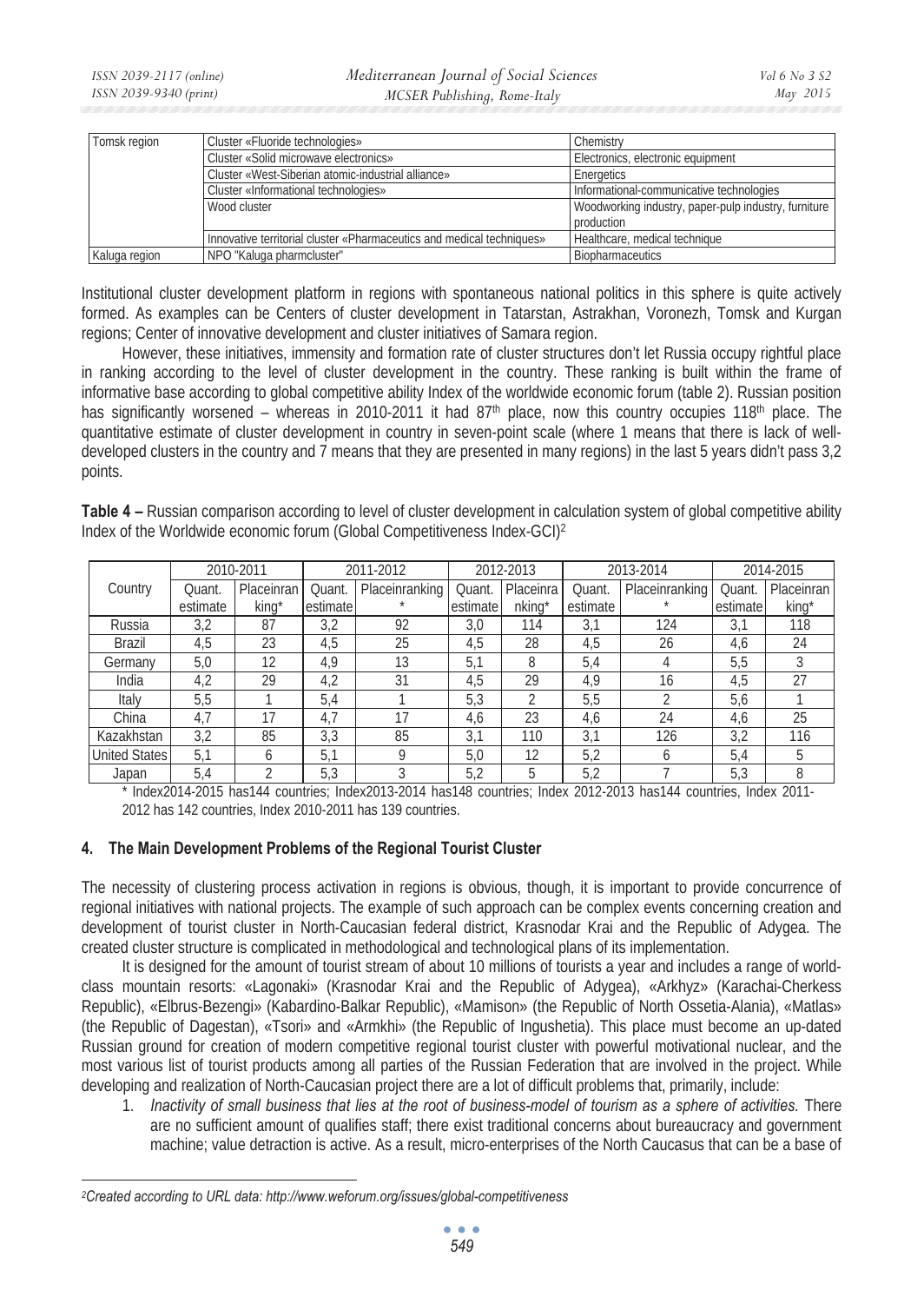business-model of tourist cluster make up only 2,13% from the total amount of regional companies, and their turnover is only 2,29%. The problem is subject not only to regional factors, but to national gaps in culture formation of small and medium business.

- 2. *Lack of acceptable balance between risks and profitability, which often becomes a reason of low business interest in project realization.* The task of state is to minimize risks that is provided by preferences in taxation sphere – reset of federal part of profit tax (2%), lowering of regional part to zero is possible (now 18%), remission of estate, land and transport taxes for up to ten years. In addition, free infrastructure for private investors and token payment for provided land lots.
- 3. *High level of situation criminalization provides limitation of financial possibilities of small and medium business.* When there is a subgoal of project – to provide conditions for profitable participation of small and medium business in the project (minimal investments of personal means, structuring of contracting of credits and loans at subsidized interest), in complicated conditions makes the process of its achievement problematical.
- 4. *Project safety as a result of social problems in the region.* Reduction of unemployment level, increase of economic stability at cluster functioning will contribute to inhabitants interest in providing safety of guests. It is important to mention that local inhabitants can sometimes provide safety more efficiently than federal power structures. A complex safety system of tourist cluster is engineered and realized within the frame of project, which is presented as an effective means during the period of winter Olympics in Sochi.
- 5. *Underdevelopment of the system formation of request of native consumers for tourist products of cluster.* It is necessary to create motivation for regions-suppliers of tourist streams, including development of social tourism. At the same time it is required to involve native trade unions, pension funds, insurance and other structures that have an experience of good influence on direction of tourist streams into the side of their resorts.
- 6. *Insufficient correlation of regional status of project and activities (and often inactivity) of federal center.* Such disbalanced moments that keep the process of project realization include a high level of transport rates, which limits native and foreign tourist streams. Besides, due to a high price level, mountain skiing tourism is economically inaccessible for the most part of country population. It is important to point out that integration of North-Caucasian cluster into national economic system is handicapped due to the fact that indexes of social development of Russian regions are still not connected with key project parameters.
- 7. *Considerable staff deficiency of cluster.* An existing necessity of the North Caucasus in new work places of about 500 thousands can be reduced to 30% with the appearance of resorts. Within the frame of cluster, the deficiency of work force is predicted until 2025 in the amount of more than 200 thousands pairs of workers.

It is necessary to mention that problems arising in the process if cluster technologies realization in the North-Caucasian region are caused, first of all, by gaps in staffing at all organizational levels. Global competition and tourism concentration create a lot of problems for gaining customer's loyalty and for creation of firm competitive advantage on the market of tourist product. Success and competitive ability of tourist direction depend on many factors, the most important of which is human resources (image 1).

The quality of work force depends on educational level and practical skills. If people, who are occupied in tourist sector don't have required skills and knowledge and the field can't provide itself with staff of necessary preparation level, negative effect on related branches and potential of economic growth arises as a result. Human resources are important and sensitive part of tourism management due to their role in making contact with visitors as service users.



**Image 1.** Factorsof competitive ability of the sphere of travelling and tourism (Milić V. J., Jovanović S., Krstić B, 2011)

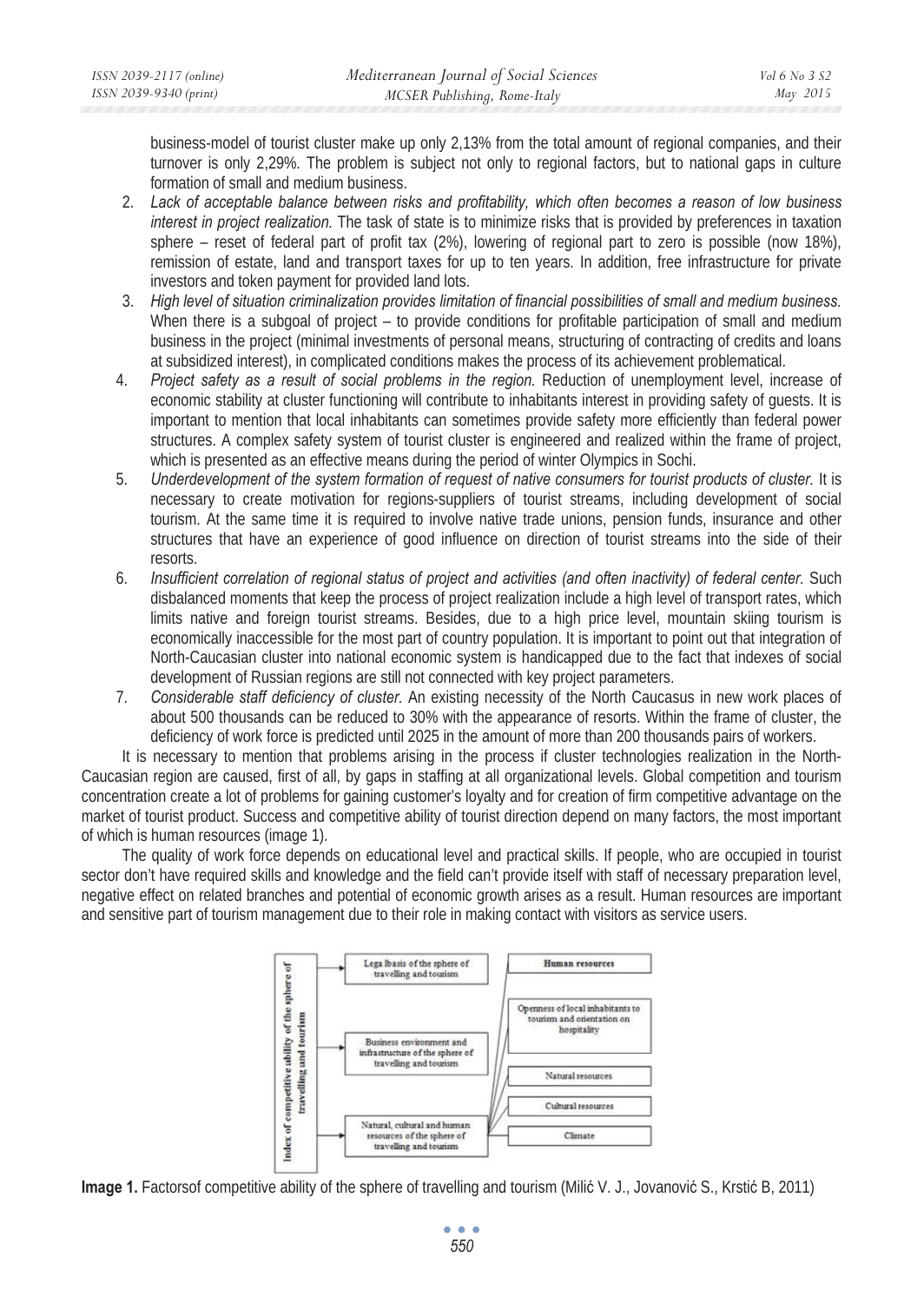## **5. Staffing of Tourist Cluster Development**

The quality of personnel influences on the quality of services in tourist sphere and competitive ability of the branch. In this way, the process of stimulation of new work places formation must be linked with developing and taking steps for creation of conditions that contribute to:

- increase of work force quality (educational programs of professional preparation and continuing education for and unemployed citizens, employment support and providing training for young population) and reaching balance between future demand and offer for specific professions at labor-market. There must be used a potential and experience of specialized leading higher institutions and secondary and primary professional education establishments in top sectors: tourism and service, construction and agriculture. Maximal including of local work force into project will make it possible to enhance positive economic effect from investments to region economics;
- creation of conditions for development of internal population mobility;
- enhancement of efficiency of special institutions functioning at labor-market (development of employment centers and resource centers).

Labor resources demand forecast in resort-recreational and related branches till 2025, based on calculation results of forecast model allows making a conclusion that region demand in labor resources will not be satisfied. According to forecast results, to develop tourist cluster there is a demand in the amount of 78526 people. Tourist industry development will stimulate development of related industries, demand of which will make up 167926 people until 2025 (image 2).

Involvement of qualified employers to work in NCFD, Krasnodar Krai and the Republic of Adygea from other regions of the Russian Federation or from abroad can solve problems for some time. Maximal multiplier effect of local economic development (not only resort-recreational industry) is possible, if created work places will be held by local staff. So, it is vital to create conditions for professional improvement and permanent training of local specialists concerning actual specialties and professions that can be provided while creating industrial educational cluster, formation of corporate universities and center of assessment and qualification certification in tourist-recreational industry.



**Image 2.** Labor resources demand forecast in resort-recreational and related industries of regions of interest until 2025

The aim of creation of industrial educational cluster in the sphere of tourism and service on the basis of subjects of NCFD, Krasnodar Krai and the Republic of Adygea is improvement of territorial and industrial organization of resources of professional education system that is orientated on development of tourist cluster and related industries. To provide the set goal it is necessary to solve the following tasks:

- 1. To provide effective development of educational facility network according to requirements and needs of regional labor markets in the sphere of tourism and service;
- 2. To provide system integration of educational facilities of all levels in the sphere of tourism and service, and also related industries;
- 3. To create conditions for providing educational mobility of trainee and graduates;

Industrial educational cluster in the sphere of tourism and service – is a combination of professional education facilities and social partners for providing the need of regional labor market in the sphere of tourism and service, and also related industries.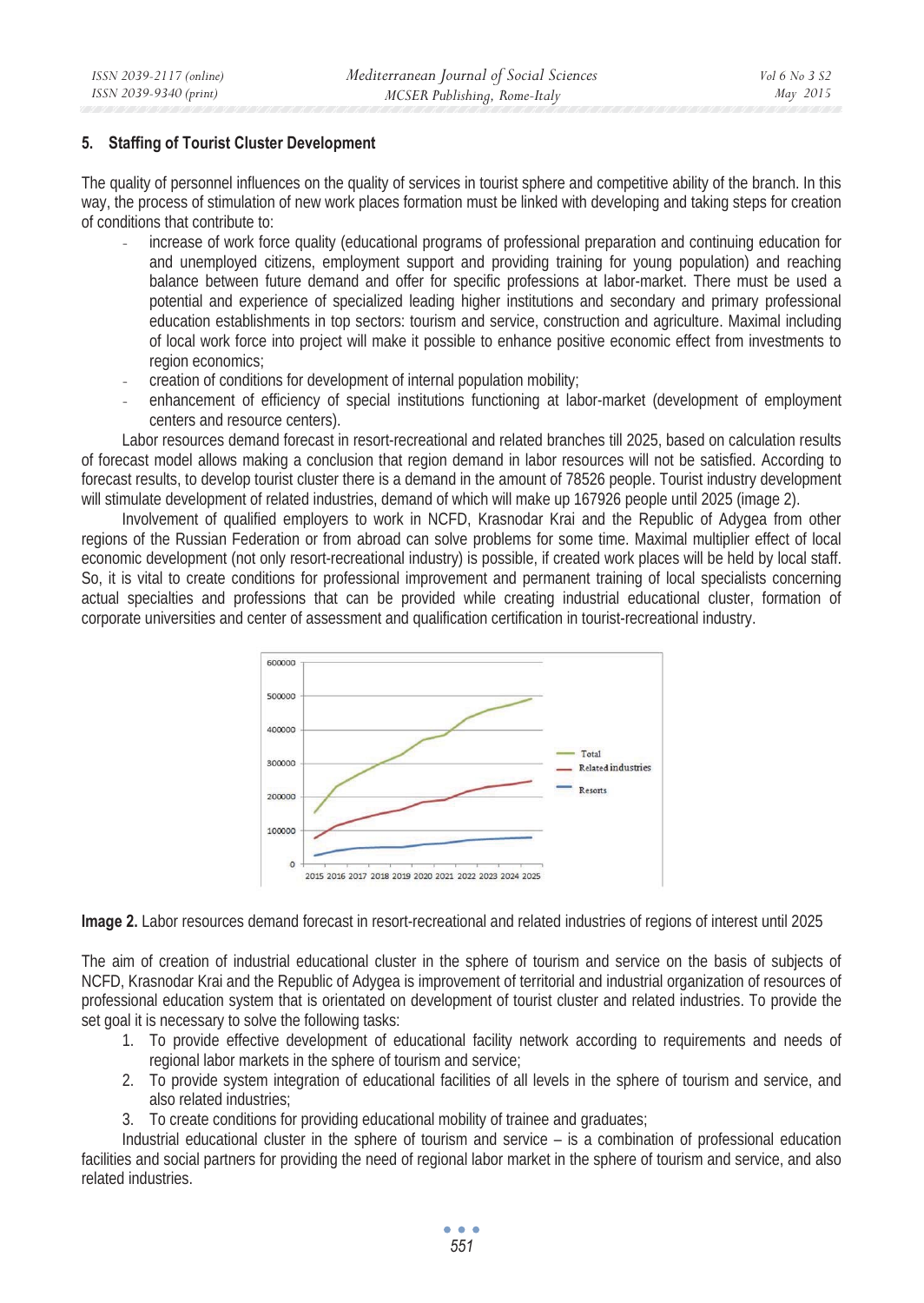| ISSN 2039-2117 (online) | Mediterranean Journal of Social Sciences | Vol 6 No 3 S2 |
|-------------------------|------------------------------------------|---------------|
| ISSN 2039-9340 (print)  | MCSER Publishing, Rome-Italy             | May 2015      |

The principal scheme of the offered industrial educational cluster in the sphere of tourism and service is presented on the image 3. The creation of industrial educational cluster in the sphere of tourism and service is to perform associations in organizational form. The main advantages of such interrelation scheme are:

- association members don't lose the status of legal body and remain independent organizations while acting within the frame of association;
- association inclusion, as a member, doesn't leave organization without the right of entry into other associations, unions, communities of legal bodies;
- to join into association can different types of facilities, both budget and autonomous.



**Image 3.** Conceptual scheme of industrial educational cluster in the sphere of tourism and service on the basis of subjects of NCFD, Krasnodar Krai and the Republic of Advaea\*

ൈAccepted contractions:

EI PE – educational institution of primary education;

EI SVE - educational institution of secondary vocational education;

FSBEI HVE – federal state budget educational institution of higher vocational education;

ANO – autonomous noncommercial organization;

CAQC – Center of assessment and qualification certification;

MRS – multiregional resource center

Within the frame of suggested model to identify the cluster nuclear – the leading IHLs of vocational education. The selection criteria of participants of education cluster nuclear must be orientated on list of existed academic base, preparation experience of specialists in the sphere of tourism and service, geostrategic situation of educational institutions. Consideration of these criteria make it possible to define 2 basic educational institutions of vocational education as members of cluster nuclear: FSBEI HVE "North-Caucasian federal university" (the Stavropol Territory) and FSBEI HVE "Kuban state university" (Krasnodar Krai) and autonomous noncommercial organization "Russian International Olympic University".

In the frame of strategy of labor resources engaging in NCFD, Krasnodar Krai and the Republic of Adygea, it is offered to create in each subject of RF, at the territories of which the tourist cluster construction is planned, educational institutions of primary (EI PE) and secondary vocational education (EI SVE), orientated on preparation of highly experienced personnel in the sphere of health resort business on methodological base of the Russian International Olympic University.

The creation of corporate universities that provide preparation, additional training and professional improvement in the specialties and professions of resort-recreational industry is one of the main mechanisms of strategy of labor resource engaging in NCFD, Krasnodar Krai and the Republic of Adygea.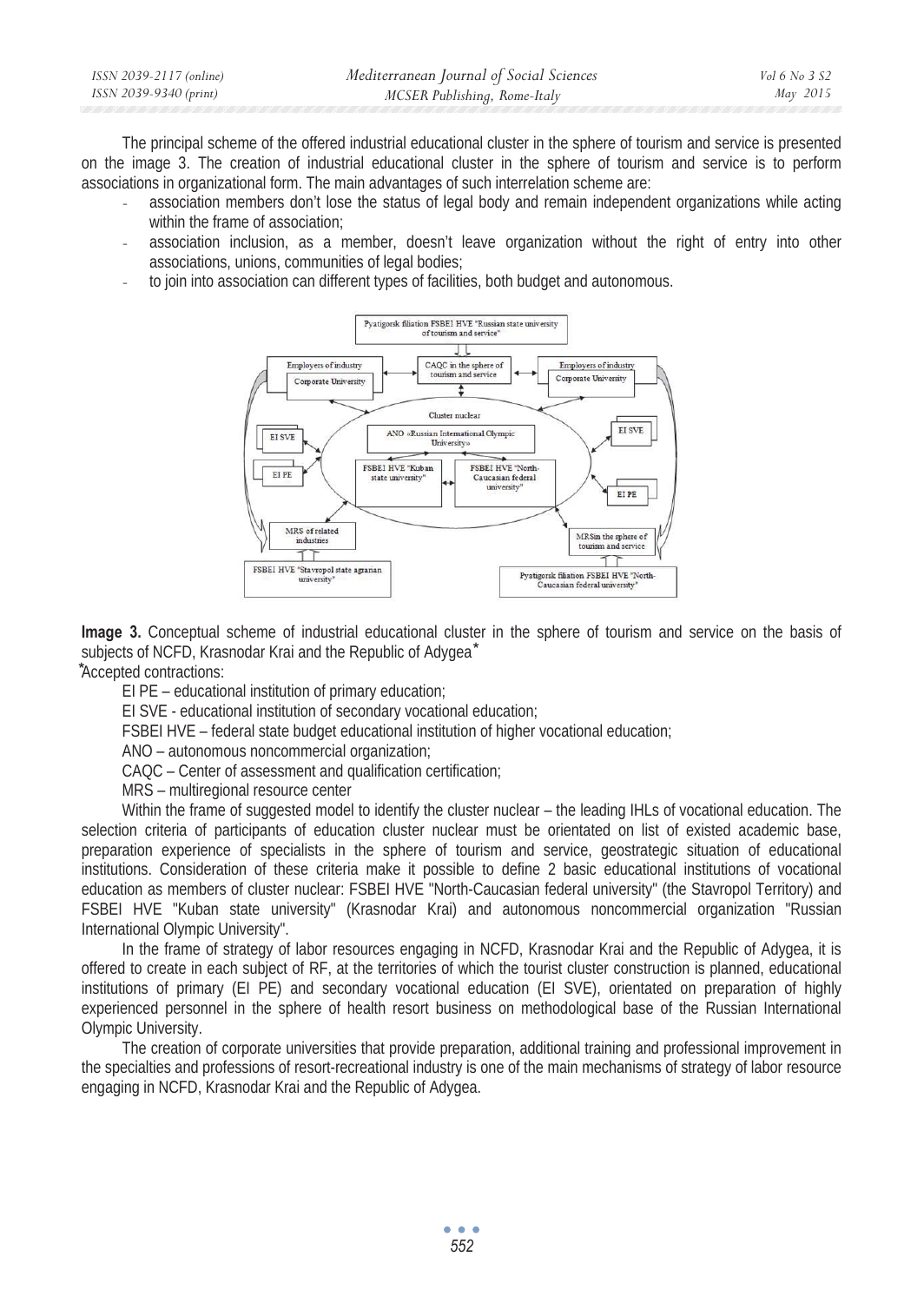

**Image 4.** Principal organizational and functional structure of Corporate University

Background for corporate universities creation is:

- necessity to build the system of long-term corporate studying and personnel development;
- non-conformity of specific features of student preparation in educational institutions to real needs of developing resort-recreational industry (overrepresentation of preparation of humanitarian workers with acute shortage of technical ones);
- necessity of preparation of highly experienced senior executives (investors in tourist industry have material opportunity to create and develop hotel infrastructure, but they are not ready to control it); increase and development of tourist cluster.

To reach target goals and tasks within the frame of corporate university formation, it is necessary to realize a complex of events in four main directions:

- creation of competitive educational programs;
- creation of infrastructure of generation and spread of knowledge, competitive technologies and innovations;
- creation of fully fledged system of partner relationships with educational organizations, scientific centers, commercial and noncommercial organizations; - formation of modern control system and infrastructure of corporate universities.

Recommended organizational and functional structure of corporate universities is presented on image 4.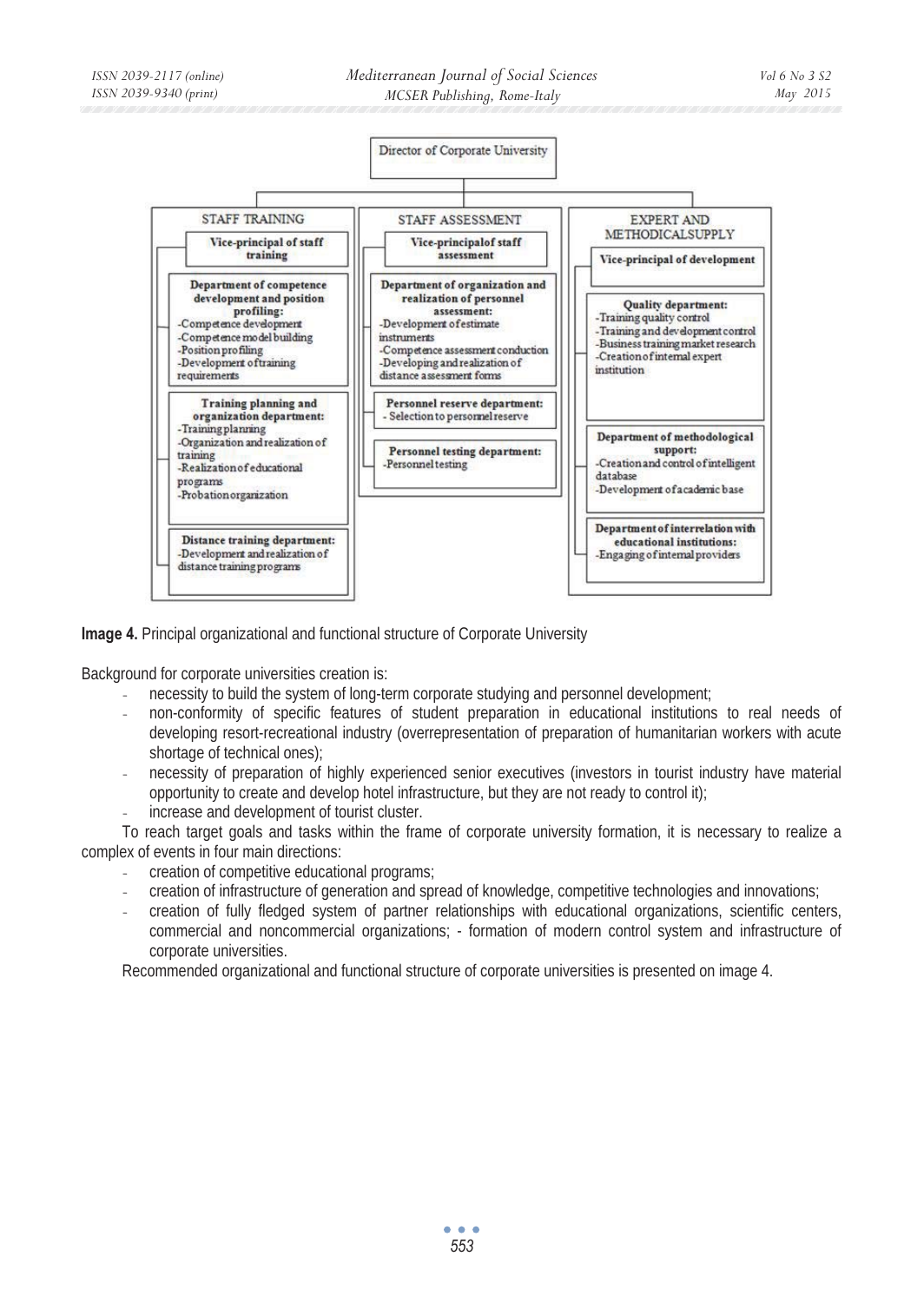

**Image 5.** Interrelation model of the Center of assessment and qualification certifications with executive bodies, educational facilities and other interested organizations

Tourists, who arrive at the territory of tourist cluster, must be provided with the level of specified services that correspond to world standards. That is why a competent and complex approach is vital for licensing and certification in touristrecreational industry.

The main purpose of the system of assessment and certification of qualifications in tourist-recreational industry is to provide assurance of correspondence of specialist in the sphere of tourist activities to certified requirements, rules, single standards and procedures of assessment and certification.

The main tasks of the Center of assessment and certification of qualifications (CAQC) in tourist-recreational industry:

- assistance for enterprises, organizations and facilities of tourist-recreational industry in selection of qualified workers, certified according to professions in tourism;
- stimulation of motivation of workers of tourist-recreational industry in the sphere of permanent vocational education and training;
- creation of conditions for free transfer of work force around the territory of the Russian Federation and abroad;
- increase of competitive level of workforce in domestic Russian and international labor market.

An important point in organization activities of CAQC if providing its effective interrelation with other members of cluster space. The model of CAQC interrelation with abovementioned participants is presented on image 5. The suggested model allows providing resort-recreational industry with personnel resources on the basis of complex approach, involving all interested parties in this process and maximal usage of territorial potential.

# **6. Conclusion**

Conducted researches show the efficacy of cluster technologies in regional development control. Clustering usage in tourist sphere gives an incentive to development of educational sphere in the form of regional educational clusters. Therefore, a complex approach to solving problems of regional development is provided. An optimal positioning of new energy in economic space of two federal districts (SFD and NCFD) takes place within the frame of project, as well as search of new directions and methods of social-economic development of the region and country. The scale and content